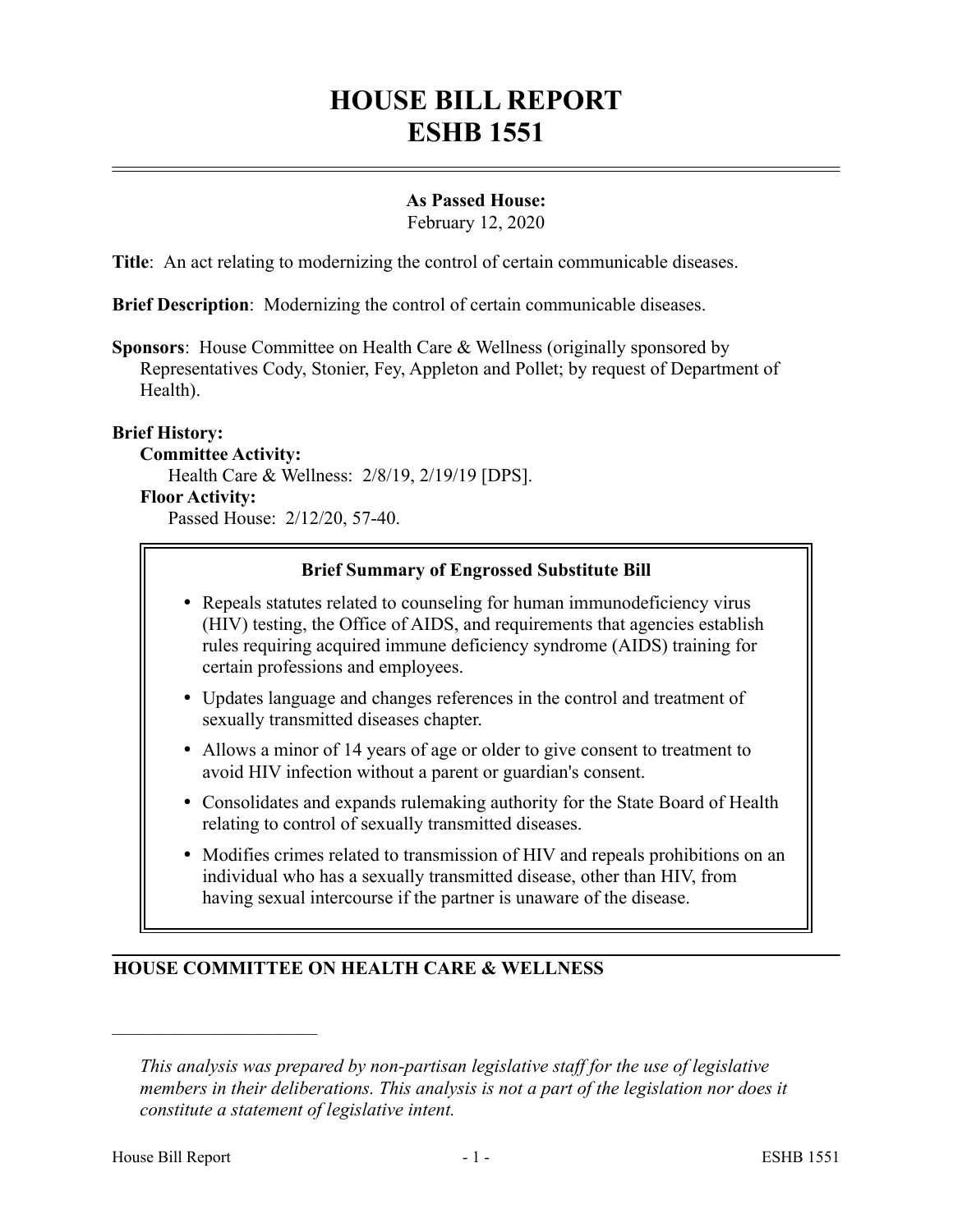**Majority Report**: The substitute bill be substituted therefor and the substitute bill do pass. Signed by 9 members: Representatives Cody, Chair; Macri, Vice Chair; Davis, Jinkins, Riccelli, Robinson, Stonier, Thai and Tharinger.

**Minority Report**: Do not pass. Signed by 6 members: Representatives Schmick, Ranking Minority Member; Caldier, Assistant Ranking Minority Member; Chambers, DeBolt, Harris and Maycumber.

**Staff**: Kim Weidenaar (786-7120).

## **Background**:

Governor's Proclamation to End AIDS in Washington.

On December 1, 2014, Governor Inslee issued a Proclamation to End AIDS (Proclamation) in Washington, setting a goal of reducing new human immunodeficiency virus (HIV) diagnoses by 50 percent, by 2020. The Proclamation tasked the HIV Planning Steering Group, the statewide HIV treatment and prevention planning body, with overseeing a task force to put forward a set of recommendations on how the state can achieve its goals. One of the End AIDS Steering Team 2016 Report recommendations included modernizing Washington HIV exposure and transmission laws to reflect current science and reduce HIVrelated stigma.

## Transmission of Sexually Transmitted Diseases.

A person is guilty of HIV-related assault in the first degree if the person, with intent to inflict great bodily harm, administers, exposes, or transmits to or causes to be taken by another, the human immunodeficiency virus. A person who has a sexually transmitted disease, other than HIV, is prohibited from having sexual intercourse if the person knows he or she is infected and has been informed that the disease may be communicated through intercourse, unless the partner has been informed about the sexually transmitted disease.

#### Minor's Consent to Treatment.

A minor 14 years of age or older who may have come in contact with any sexually transmitted disease or suspected sexually transmitted disease may give consent for medical care related to the diagnosis or treatment of a sexually transmitted disease.

## Public Health Orders.

State and local public health officers may examine and counsel persons reasonably believed to be infected with or to have been exposed to a sexually transmitted disease. Public health orders or restrictive measures directed to persons with a sexually transmitted disease must be used as the last resort when other measures to protect the public health have failed, including reasonable efforts to obtain the voluntary cooperation of the person who may be subject to such an order.

When the state or local public health officer within his or her respective jurisdiction knows, or has reason to believe, that a person has a sexually transmitted disease and is engaging in specified conduct that endangers the public health, he or she must conduct an investigation to evaluate the specific facts alleged, if any, and the reliability and credibility of the information. If the officer is satisfied that the allegations are true, the officer may: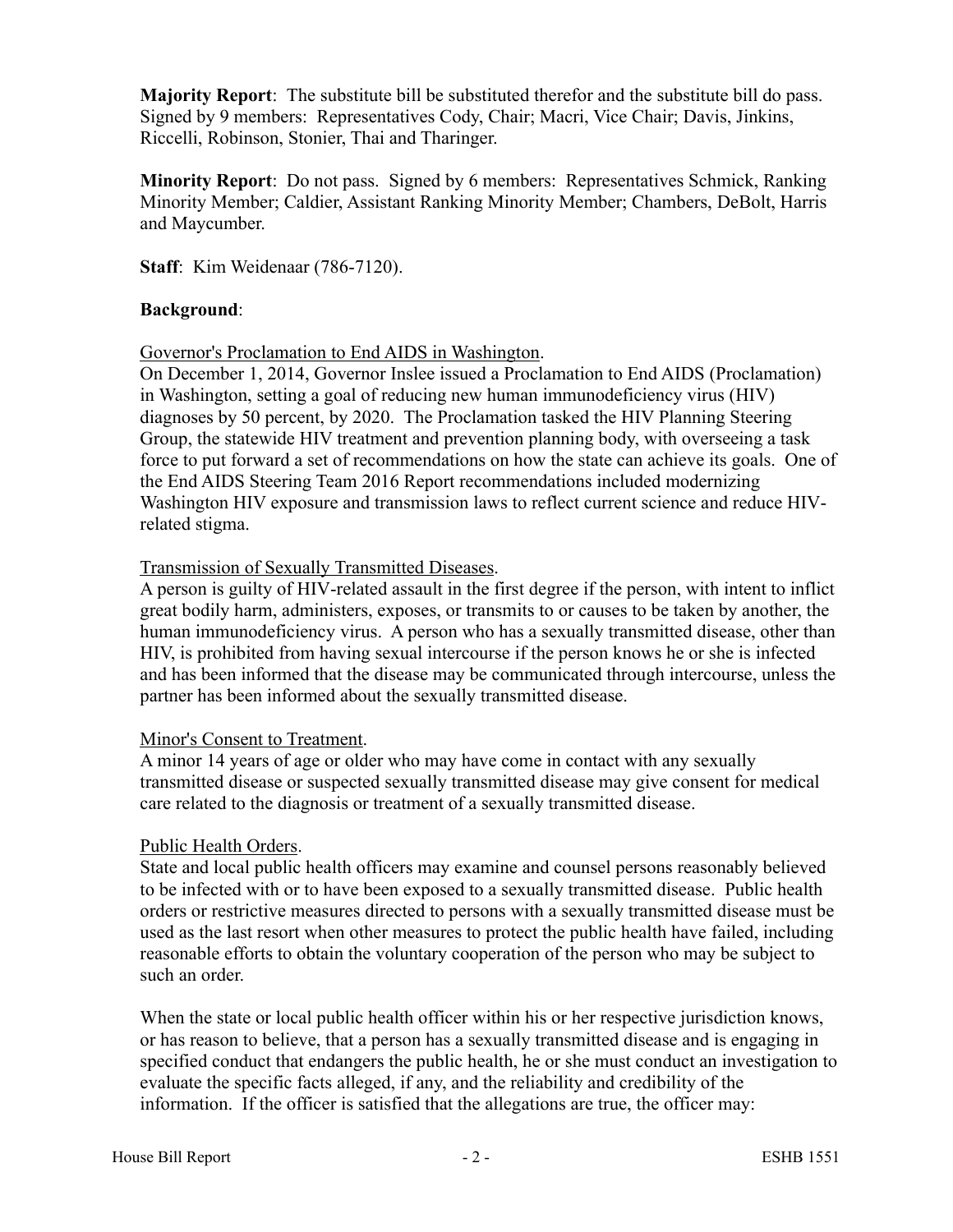- order the person to submit to a medical examination or testing, seek counseling, or obtain medical treatment, within a period of time determined by the public health officer, not to exceed 14 days; or
- order a person to immediately cease and desist from specified conduct which endangers the health of others by imposing such restrictions upon the person as are necessary to prevent the specified conduct that endangers the health.

Any restriction must be in writing and include the person's name, the initial time period, not to exceed three months, during which the order shall remain effective, the terms of the restrictions, and any other conditions necessary to protect the public health. Restrictions shall be imposed in the least-restrictive manner necessary to protect the public health.

If the person contests the order, he or she may appear at a judicial hearing on the enforceability of the order, to be held in superior court. He or she may have an attorney appear on his or her behalf in the hearing at public expense, if necessary. Upon conclusion of the hearing, the court shall issue appropriate orders affirming, modifying, or dismissing the order. Any hearing conducted pursuant to this section shall be closed and confidential unless a public hearing is requested by the person who is the subject of the order, in which case the hearing will be conducted in open court.

## HIV/AIDS Training and Education.

The Department of Health (DOH) and the various boards and commissions for the health professions must adopt rules requiring acquired immune deficiency syndrome (AIDS) education and training for all credentialed health professionals, and other individuals who work in a state licensed or certified health care facilities. The Superintendent of Public Instruction must adopt rules that require appropriate education and training to be included in the continuing education requirement for employees on the prevention, transmission, and treatment of AIDS. The Washington Personnel Resources Board and each unit of local government must determine whether any employees have a substantial likelihood of exposure in the course of their employment to HIV, and if so, adopt rules requiring appropriate training and education for those employees on the prevention, transmission, and treatment of AIDS. The statutorily created Office on AIDS, which resides in the DOH, is the repository and clearinghouse for all education and training material related to the treatment, transmission, and prevention of AIDS. The DOH is responsible for establishing criteria for and distributing funds and grants to support services for people who have HIV and may authorize the use of appropriate materials in the prevention or control of HIV infection.

## Testing for Insurance Purposes.

For purposes of insurance, an insurer who is requesting an insured, a subscriber, or a potential insured or subscriber provide the results of an HIV test for underwriting purposes as a condition for obtaining or renewing coverage must:

- provide written information to the individual to be tested which explains what an HIV test is, behaviors that place a person at risk for HIV, that the purpose of the testing is to determine eligibility for coverage, the potential risks of HIV testing, and where to obtain HIV pretest counseling;
- obtain informed consent for the testing, which includes an explanation of the confidential treatment of the test results; and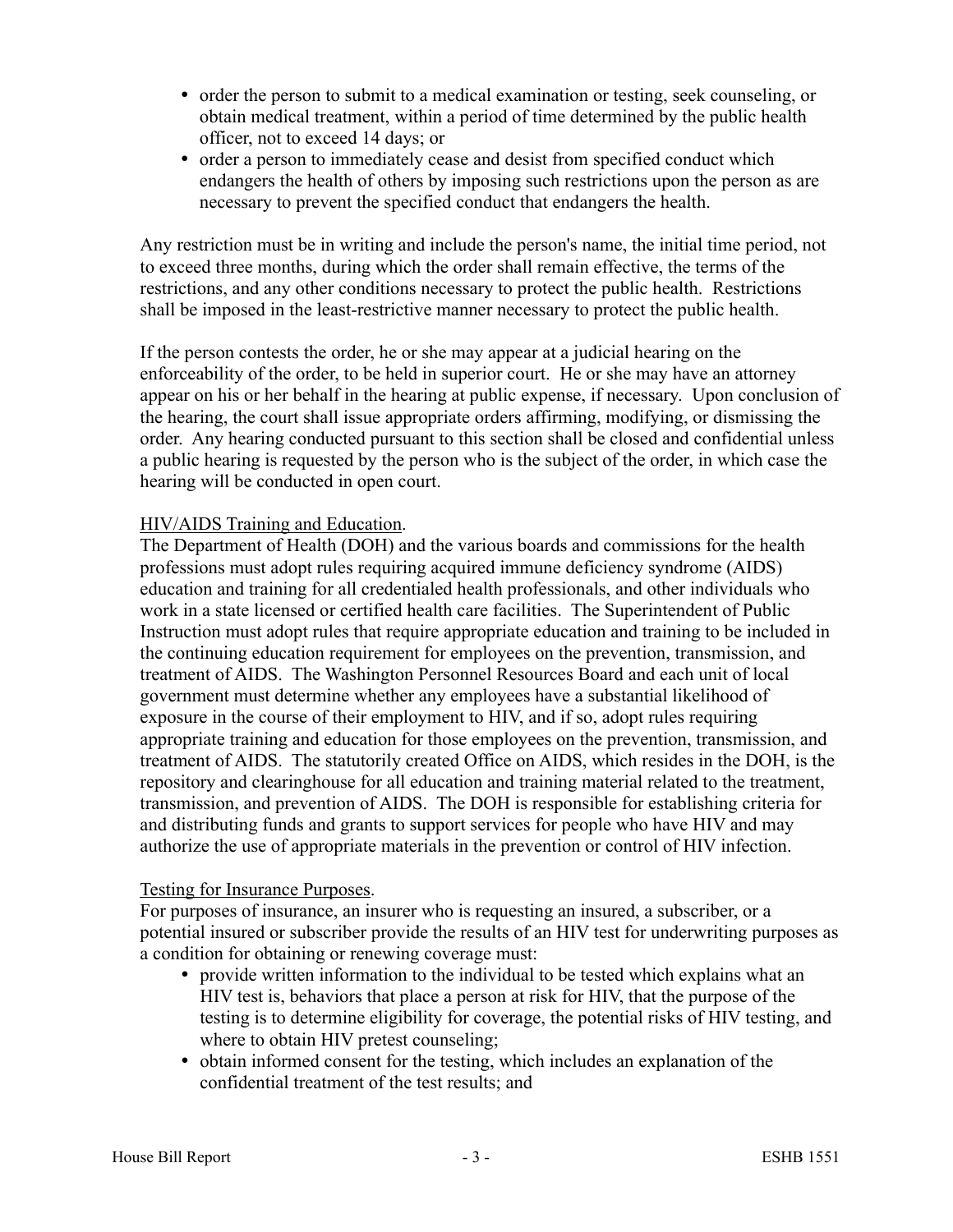• establish procedures to inform an applicant that post-test counseling is required if an HIV test is positive or indeterminate, that post-test counseling occurs every time there is a positive or indeterminate test, that the applicant may designate a health care provider or agency to who the insurer will provide test results indicative of infection with a blood-borne pathogen and that positive or indeterminate test results will not be sent directly to the applicant.

#### Mandatory Testing and Counseling for Certain Offenses.

Local health departments must conduct pre-test counseling, HIV testing, and post-test counseling of all persons convicted of certain sexual offenses, prostitution, and certain drug related offenses if associated with the use of hypodermic needles. The testing must be conducted as soon as possible after sentencing.

A law enforcement officer, firefighter, health care provider, health care facility staff person, Department of Corrections' (DOC) staff person, jail staff person, or other categories of employment determined by the State Board of Health to be at risk of substantial exposure to HIV, who has experienced a substantial exposure to another person's bodily fluids in the course of his or her employment, may request a state or local public health officer to order pre-test counseling, HIV testing, and post-test counseling, as well as testing for other bloodborne pathogens, for the person whose bodily fluids he or she has been exposed to. If the state or local public health officer refuses to order counseling and testing, the person who made the request may petition the superior court for a hearing to determine whether an order shall be issued.

The person who is subject to the officer's order to receive counseling and testing must be given written notice of the order promptly, personally, and confidentially, stating the grounds and provisions of the order. If the person who is subject to the order refuses to comply, the state or local public health officer may petition the superior court for a hearing.

Jail administrators, with approval of a local public health officer, may order pre-test counseling, HIV testing, and post-test counseling for all persons detained in the jail if the local public health officer determines that actual or threatened behavior presents a possible risk to staff, the general public, or other persons. The administrator must establish a procedure to document the possible risk which is the basis for the HIV testing.

Department of Corrections facility administrators may order pre-test counseling, HIV testing, and post-test counseling for inmates if the Secretary of Corrections determines that actual or threatened behavior presents a possible risk to the staff, general public, or other inmates. The DOC must establish a procedure to document the possible risk which is the basis for the HIV testing.

## **Summary of Engrossed Substitute Bill**:

#### Health Orders.

A health order is defined as a written directive issued by a state or local health officer that requires the recipient to take specific action to remove, reduce, control or prevent a risk to public health. A state or local health officer may conduct an investigation when: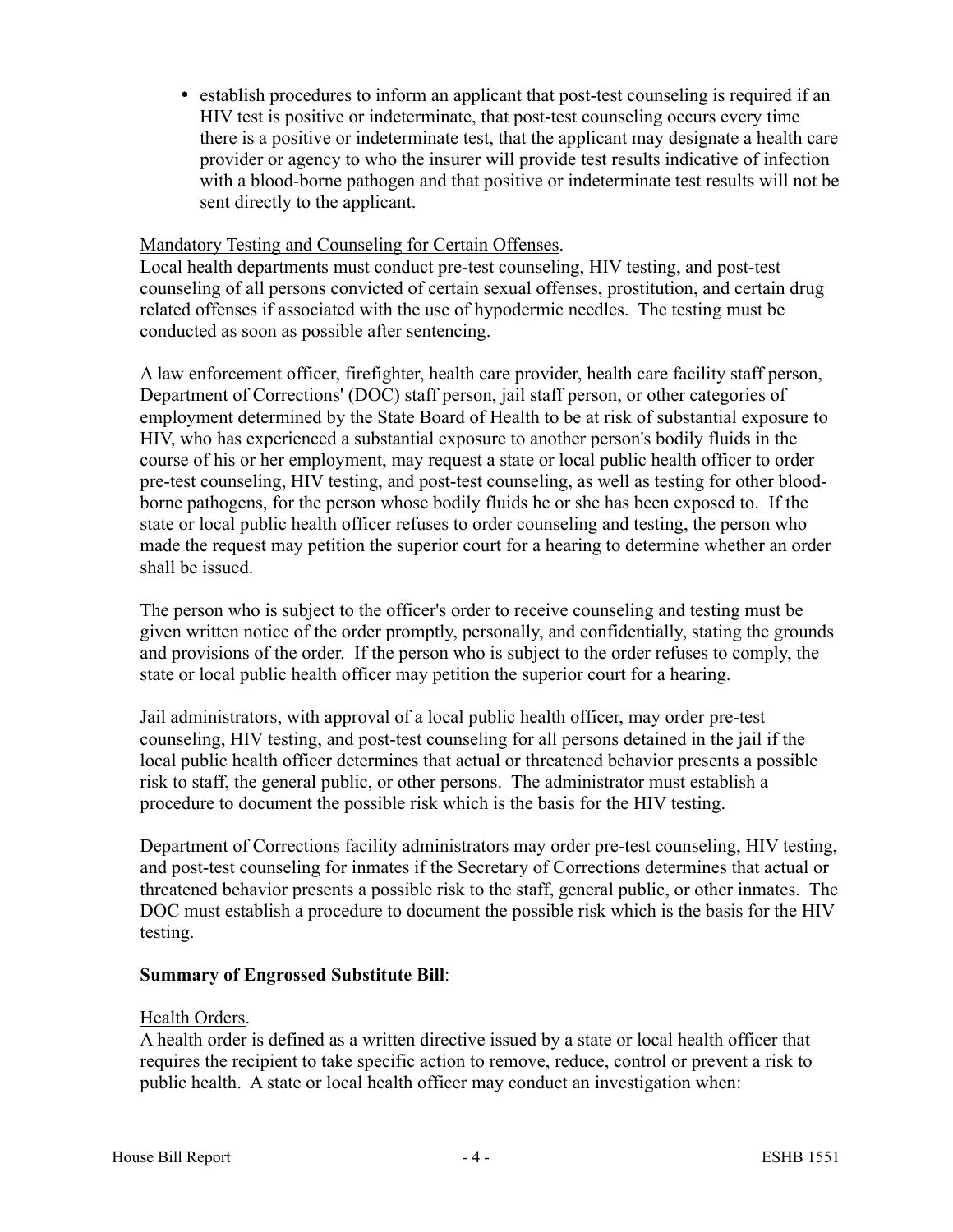- the health officer has reason to believe that a person in the health officer's jurisdiction has a sexually transmitted disease and is engaging in specified behavior that endangers the public health; and
- the basis for the investigation is the health officer's direct medical knowledge or reliable testimony of another who is in a position to have direct knowledge of the person's behavior.

During the investigation, the health officer must evaluate the allegations and the reliability or credibility of persons who provided the information related to the behaviors alleged to endanger the public's health. Health officers must document measures taken to protect the public's health, including efforts to obtain the person's cooperation, if the allegations are true and the person constitutes to endanger the public's health.

If attempts to get the person's voluntary cooperation fails to protect the public health, the health officer may issue a health order requiring the person to submit to a medical examination or testing, receive counseling, or receive medical treatment; or immediately cease and desist from specified behavior that endangers the public health by imposing restrictions necessary to prevent the behavior.

If the order requires a person to receive medical treatment, the health officer must provide the person with at least one additional appropriate option to choose from in the health order. The restriction must be in writing and state the name of the person, the initial term period the order is effective, the terms of the restrictions, and other conditions. Restrictions must be imposed in the least-restrictive manner necessary. The effective period must be reasonably related to the purpose of the restrictions, up to a maximum of 12 months. The health officer must provide the person subject to the order with prompt written notice, personally and confidentially. The notice must inform the person that the person may file an appeal.

The health officer may apply to the superior court for a court order requiring a person to comply with the health order if the person fails to comply with the health order. At a hearing held regarding the order, the person subject to the order may have an attorney appear on his or her behalf at the public's expense, if necessary.

A person who violates or fails to comply with an issued health order is guilty of a gross misdemeanor punishable by confinement until the order has been complied with or terminated. In lieu of confinement, the court may place the person on probation upon the condition that the person comply with the order for the time period of the order. If the person is placed on probation and subsequently violates or fails to comply, the court must revoke the probation and reinstate the original sentence of confinement.

## Transmission of Sexually Transmitted Diseases.

It is illegal for a person who knows that he or she has human immunodeficiency virus (HIV) to have sexual intercourse if:

- the person has been counseled by a health care provider or public health professional regarding the risk of transmitting the disease to others;
- the partner exposed to the disease did not know that the person had HIV; and
- the person intended to transmit HIV to the partner.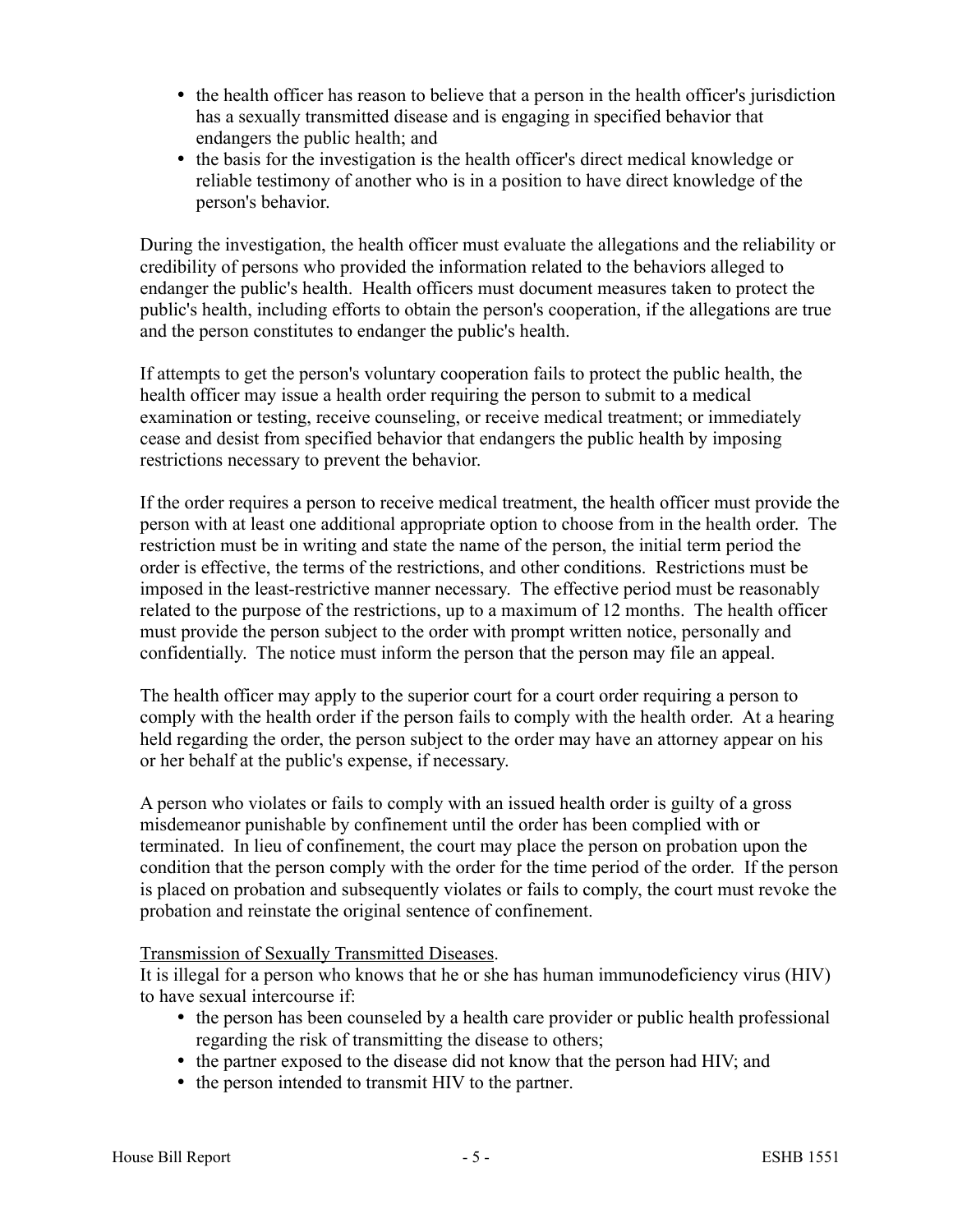It is a defense to prosecution if HIV was not transmitted to the partner or if the person took or attempted to take practical means to prevent transmission of the disease. Violation of this provision is a misdemeanor, unless the person misrepresented the person's infection status to the partner, in which case violation is a gross misdemeanor. Violation of this provision does not require registration on the sex offender registry, unless the partner is a child or vulnerable adult victim.

The HIV-related Assault in the first degree crime is limited to situations in which a person transmits HIV to a child or vulnerable adult.

The prohibition on a person who has a sexually transmitted disease, except HIV, when the person knows he or she is infected and has been informed that the disease may be communicated through intercourse, to have sexual intercourse unless the person has been informed about the sexually transmitted disease is repealed.

## Minor Consent for Treatment of Sexually Transmitted Disease.

A minor of 14 years of age or older may give consent to treatment to avoid HIV infection without a parent or guardian's consent.

## Definitions and Terminology.

Blood-borne pathogen means a pathogenic microorganism that is present in human blood and can cause disease in humans, and includes Hepatitis B, Hepatitis C, HIV, and any other pathogen identified by the State Board of Health (Board) in rule. The definition of "HIVrelated condition" is removed. Throughout the chapter references to "AIDS" or "HIV" are changed to "sexually transmitted disease" or "blood-borne pathogen." References to state and local "public health officer" are changed to state and local "health officer." References to "functionally disabled persons" are changes to "persons with functional disabilities."

## Testing for Insurance Purposes.

For purposes of insurance, insurers who are requesting an insured, a subscriber, or a potential insured or subscriber provide the results of a blood-borne pathogen test for underwriting purposes as a condition for obtaining or renewing coverage must:

- provide written information to the individual to be tested which explains which blood-borne pathogen test is being administered and the purpose of the testing,
- obtain informed consent for the testing, which includes an explanation of the confidential treatment of the test results; and
- establish procedures to inform an applicate that the applicant may designate a health care provider or agency to who the insurer will provide test results indicative of infection with a blood-borne pathogen and that the test results will be sent directly to the applicant.

## Mandatory Testing and Counseling for Certain Offenses.

A law enforcement officer, firefighter, health care provider, health care facility staff person, Department of Corrections' (DOC) staff person, jail staff person, or person employed in other categories of employment determined by the Board to be at risk of exposure that presents a possible risk of transmission of a blood-borne pathogen, who has experienced an exposure to another person's bodily fluids in the course of his or her employment, may request a state or local health officer to order blood-borne pathogen testing, for the person whose bodily fluids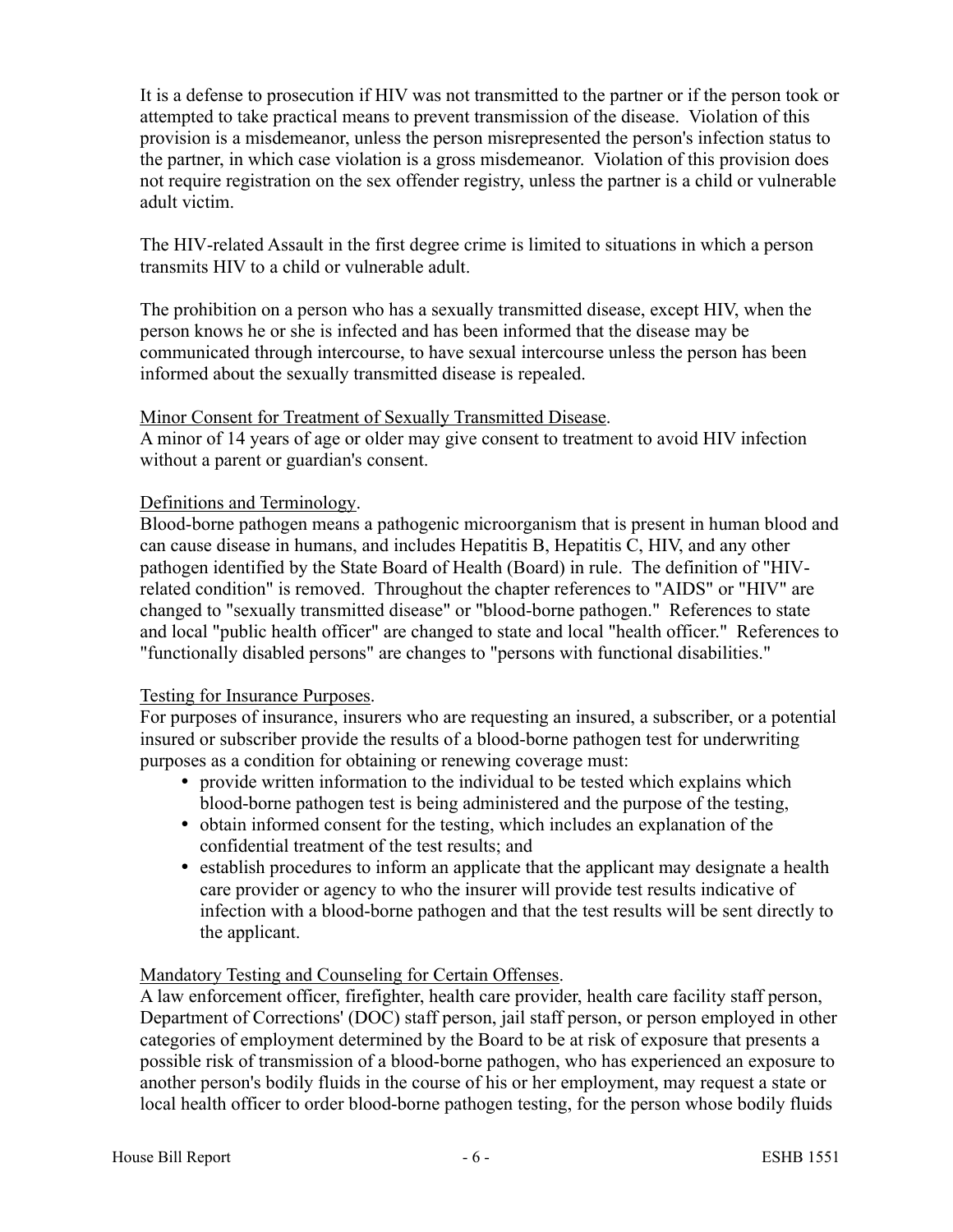he or she has been exposed to. If the state or local public health officer refuses to order testing, the person who made the request may petition the superior court for a hearing to determine whether an order shall be issued.

The person who is subject to the officer's order to receive testing must be given written notice of the order promptly, personally, and confidentially, stating the grounds and provisions of the order. If the person who is subject to the order refuses to comply, the state or local public health officer may petition the superior court for a hearing.

Jail administrators, with approval of a local public health officer, may order blood-borne pathogen testing for a person detained in the jail if the local health officer determines the detainee's behavior exposed the staff, the general public, or other persons, and that exposure presents a possible risk of transmitting a blood-borne pathogen.

The Chief Medical Officer of the DOC may order blood-borne pathogen testing for an inmate if the Chief Medical Officer determines the inmate's behavior exposed the staff, general, public, or other inmates, and the exposure presents a possible risk of transmitting a bloodborne pathogen.

Provisions related to counseling or requiring persons convicted of certain crimes to be tested are removed.

## HIV Training and Education.

The Superintendent of Public Instruction, in consultation with the Department of Health (DOH) develop the educational and training materials necessary for the appropriate education and training to be included in the continuing education requirement for employees on the prevention, transmission, and treatment of blood-borne pathogens.

## Rulemaking.

The Board is authorized to adopt rules:

- establishing reporting requirements for sexually transmitted disease;
- establishing procedures for investigations into persons believed to be infected with or exposed to a sexually transmitted disease;
- specifying behaviors that endanger the public health for purposes of a public health order;
- defining specimens that may be obtained and tests that may be administered for investigations of sexually transmitted diseases and blood-borne pathogens;
- determining the categories of employment that are at risk of substantial exposure to a blood-borne pathogen for purposes of allowing specific individuals who have been exposed to another person's bodily fluids in the course of employment to request a public health officer order blood-borne pathogen testing for the person whose bodily fluid the employee was exposed to;
- defining what constitutes exposure that presents a possible risk of transmission of a blood-borne pathogen; and
- that are necessary to implement and enforce the chapter.

#### Repealed Statutes.

Statutes related to the following are repealed: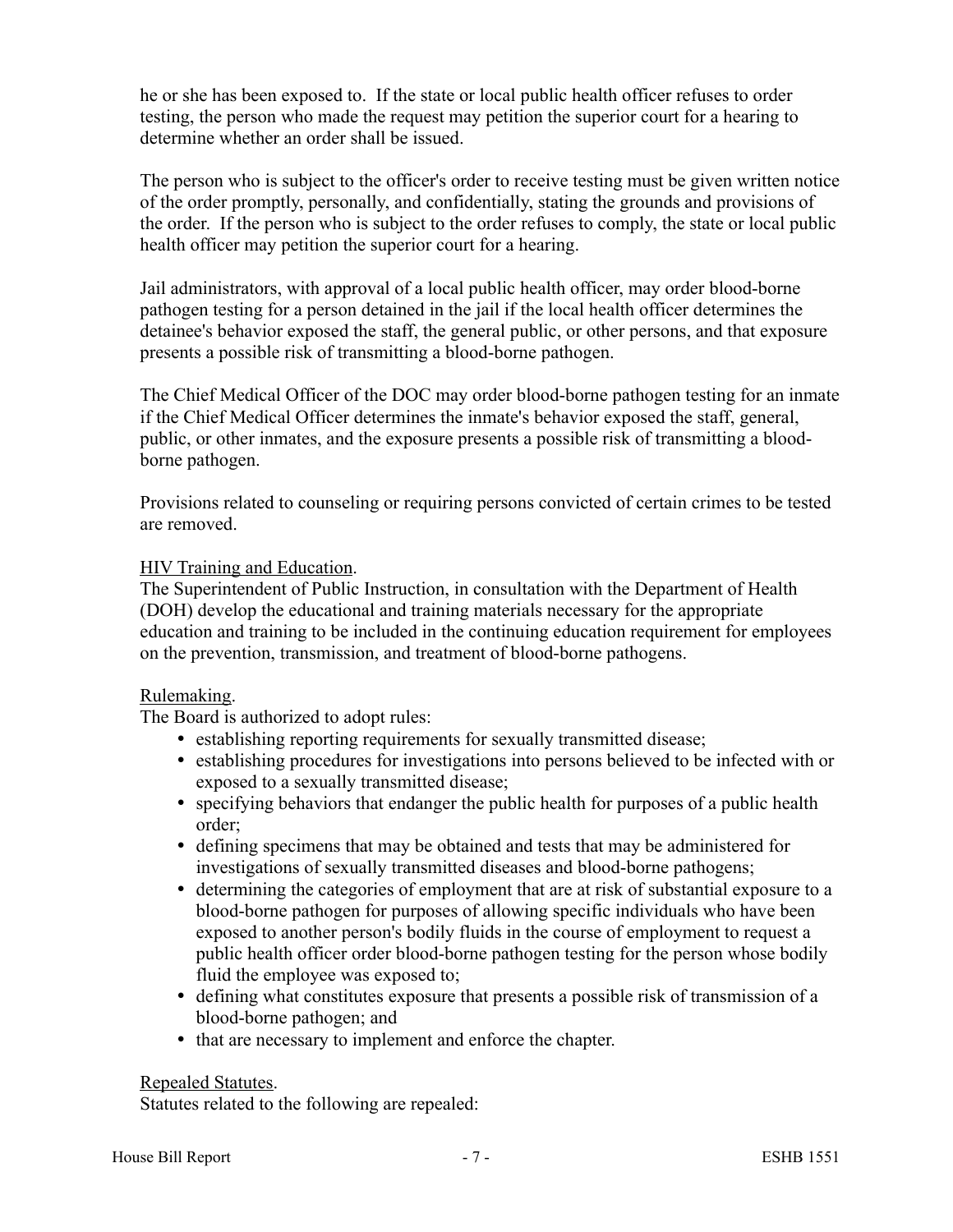- requiring health care providers treating pregnant women or individuals seeking treatment for a sexually transmitted disease to ensure acquired immune deficiency syndrome (AIDS) counseling is provided to the patient;
- establishing approval requirements for a standard serological test for syphilis;
- rule-making authority for the DOH and the DOC to adopt rules related to testing for HIV of individuals in the custody of jails or incarcerated and the disclosure of HIV tests;
- authority for the Board to establish reporting requirements for sexually transmitted diseases by rule;
- prohibition for a person who has a sexually transmitted disease, except HIV, when the person knows he or she is infected and has been informed that the disease may be communicated through intercourse, to have sexual intercourse unless the person has been informed about the sexually transmitted disease;
- requirements that information directed to the public and providing education about any sexually transmitted disease paid for in whole or in part by public money must emphasize the important of sexual abstinence, sexual fidelity, and avoidance of substance abuse in controlling disease;
- requirements that material directed to children in kindergarten through twelfth grade providing education regarding sexually transmitted diseases that is paid in whole or in part by public money must emphasize the importance of sexual abstinence outside lawful marriage and avoidance of substance abuse in controlling disease;
- creation of the Office on AIDS and the AIDS Advisory Committee;
- requirements related to training and education for the prevention, transmission, and treatment of AIDS for health care professionals, school employees, licensed health care facility workers, and government employees with substantial likelihood of exposure to HIV;
- definitions related to AIDS and HIV for purposes of counseling and testing for HIV and AIDS;
- requirements that local health departments make available voluntary testing and counseling services for HIV to all persons arrested for prostitution or certain drug offenses; and
- requirements that the Board adopt rules establishing minimum standards for pre-test counseling, HIV testing, post-test counseling, and AIDS counseling.

# **Appropriation**: None.

## **Fiscal Note**: Available.

**Effective Date**: The bill takes effect 90 days after adjournment of the session in which the bill is passed.

## **Staff Summary of Public Testimony**:

(In support) People are now living long, healthy lives with human immunodeficiency virus (HIV). When these laws were originally enacted 30 years ago there was not a lot of science about HIV and a lot of unknowns. Human immunodeficiency virus is not the same disease it was 30 years ago. This chapter is old, obsolete, and needs to be changed. One of the recommendations of the End AIDS Initiative was to update these laws. Washington is trying